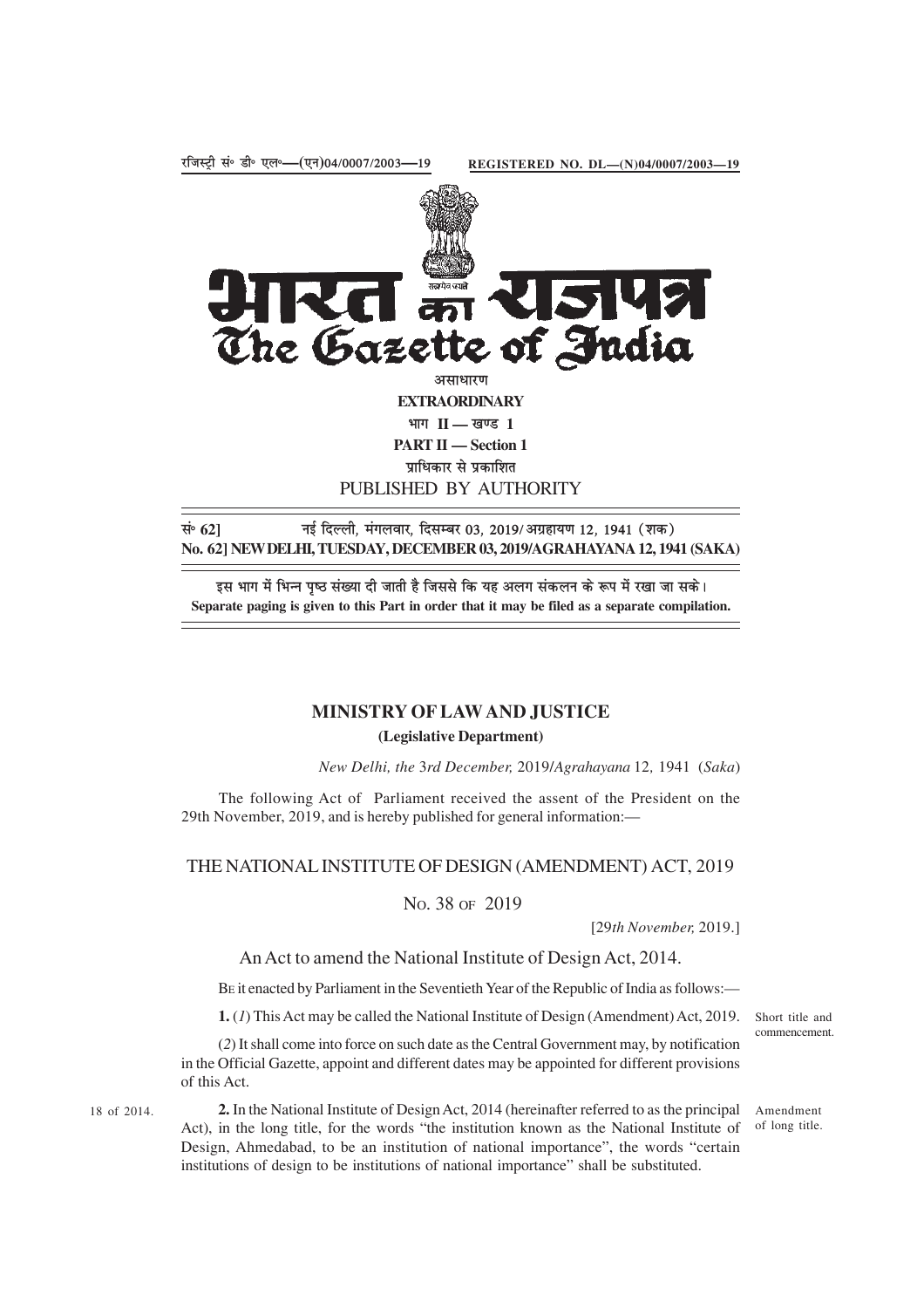Amendment of section 1.

Substitution of section 2.

Declaration of certain institutions as institutions of national importance.

Amendment of section 3.

**3.** In section 1 of the principal Act, in sub-section (*1*), for the word "Institute", the word "Institutes" shall be substituted.

**4.** For section 2 of the principal Act, the following section shall be substituted, namely:—

"2. Whereas the objects of the institutions mentioned in the Schedule, are such as to make them institutions of national importance, it is hereby declared that each such Institute is an institution of national importance.".

**5.** In section 3 of the principal Act,—

 $(i)$  for clause  $(d)$ , the following clause shall be substituted, namely:—

'(*d*) "Director", in relation to any Institute, means the Director of such Institute as appointed under section 18;';

 $(iii)$  for clause  $(e)$ , the following clause shall be substituted, namely:—

'(*e*) "Fund", in relation to any Institute, means the Fund of such Institute as maintained under section 23;';

(*iii*) for clause (*f*), the following clause shall be substituted, namely:—

'(*f*) "Governing Council", in relation to any Institute, means the Governing Council of such Institute as constituted under section 11;';

 $(iv)$  for clause  $(g)$ , the following clause shall be substituted, namely:—

 '(*g*) "Institute" means any of the institutions mentioned in column (4) of the Schedule;';

 $(v)$  for clause  $(h)$ , the following clause shall be substituted, namely:—

'(*h*) "Institute campus" means the campus of an Institute as may be established by such Institute at any place within India or outside India;';

 $(vi)$  for clause  $(k)$ , the following clause shall be substituted, namely:—

'(*k*) "Registrar", in relation to any Institute, means the Registrar of such Institute as appointed under section 20;';

(*vii*) after clause (*k*), the following clause shall be inserted, namely:—

'(*ka*) "Schedule" means the Schedule annexed to this Act;';

(*viii*) for clause (*l*), the following clause shall be substituted, namely:—

'(*l*) "Senate", in relation to any Institute, means the Senate of such Institute;';

 $(ix)$  for clause  $(m)$ , the following clause shall be substituted, namely:—

'(*m*) "Society" means any of the societies registered under the Societies Registration Act, 1860, and mentioned in column (3) of the Schedule;';

21 of 1860.

 $(x)$  for clause  $(n)$ , the following clause shall be substituted, namely:—

'(*n*) "Statutes" and "Ordinances", in relation to any Institute, mean the Statutes and the Ordinances of such Institute made under this Act.'.

**6.** For section 4 of the principal Act, the following section shall be substituted, namely:— Substitution of section 4.

Incorporation of Institute.

"4. (*1*) Each Institute shall be a body corporate by the same name as mentioned in column (4) of the Schedule.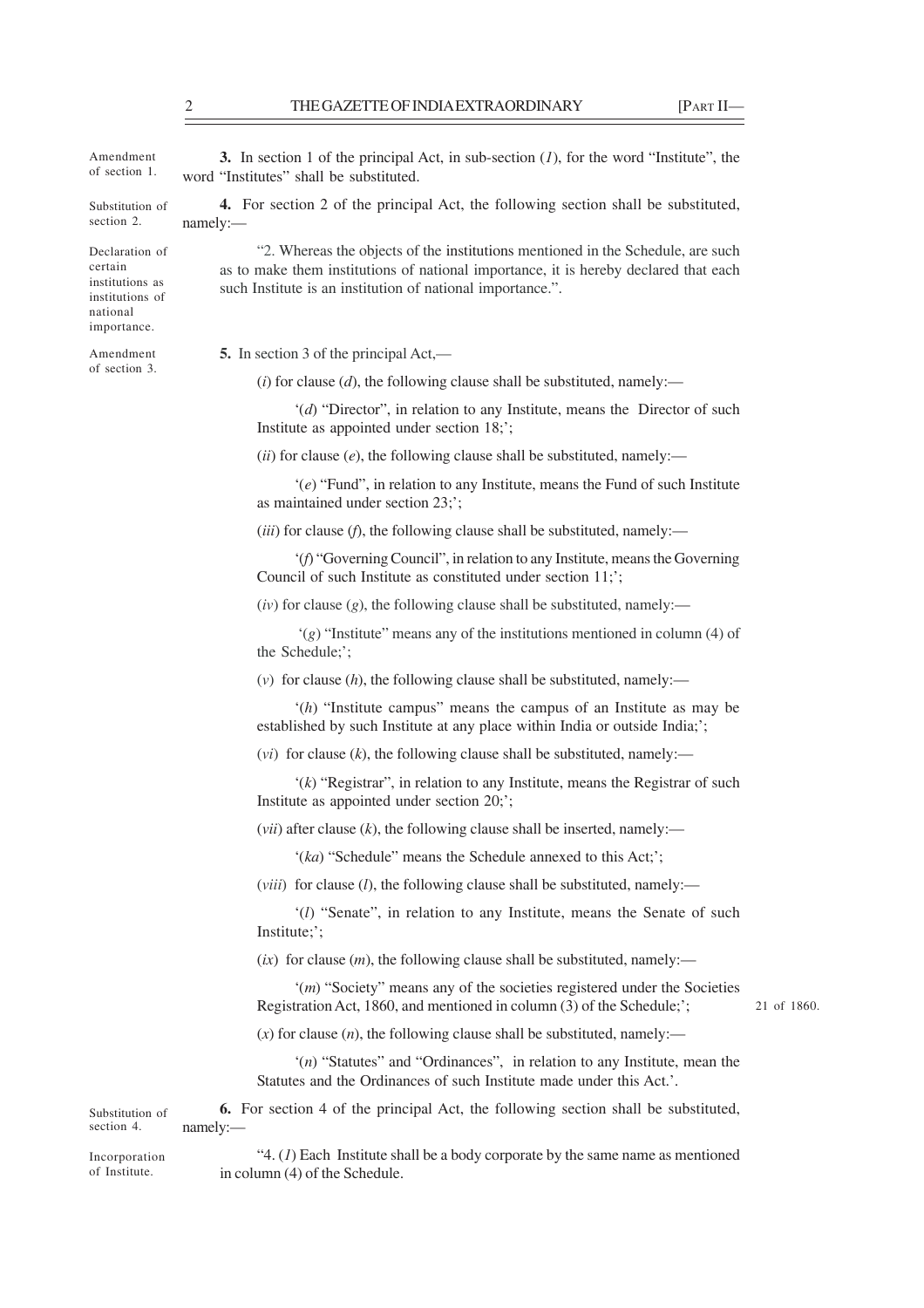(*2*) Each Institute shall have perpetual succession and a common seal, with power, subject to the provisions of this Act, to acquire, hold and dispose of property, both movable and immovable, and to contract and shall, by the said name, sue or be sued.

(*3*) The body corporate constituting each Institute shall consist of a Chairperson, Director and other members of the Governing Council for the time being, of the Institute.

(*4*) Any Institute may establish an Institute campus at such place within India or outside India, as it may deem fit:

 Provided that each campus of the National Institute of Design, Ahmedabad, established before the commencement of this Act, at Bengaluru in the State of Karnataka and at Gandhinagar in the State of Gujarat, shall be deemed to be the Institute campus thereof.

*Explanation*.—The reference in this sub-section to the commencement of this Act shall, in relation to the National Institute of Design, Ahmedabad, be deemed to be the 16th day of September, 2014.".

**7.** In section 5 of the principal Act,—

Amendment of section 5.

(*i*) for clause (*a*), the following clause shall be substituted, namely:—

"(*a*) any reference to the Society mentioned in column (3) of the Schedule in any law or in any contract or other instrument shall be deemed as a reference to the corresponding Institute mentioned in column (4) thereof;";

(*ii*) in clause (*e*), the words "located at Bengaluru in the State of Karnataka and at Gandhinagar in the State of Gujarat," shall be omitted;

(*iii*) the following *Explanations* shall be inserted, namely:—

*"Explanation* I.—The reference in this section to the commencement of this Act shall, in relation to the National Institute of Design, Ahmedabad, be deemed to be the 16th day of September, 2014.

*Explanation* II.—The reference in this section to the commencement of this Act shall, in relation to the National Institutes of Design in the States of Madhya Pradesh, Assam, Haryana and Andhra Pradesh, be construed as the reference to the date on which the provisions of the National Institute of Design (Amendment) Act, 2019 comes into force.".

**8.** In section 6 of the principal Act, in sub-section (*1*), for the words "the Institute shall", the words "each Institute shall" shall be substituted. Amendment of section 6.

**9.** In section 7 of the principal Act, in sub-section (*1*), for the words "The Institute", the words "Every Institute" shall be substituted. Amendment of section 7.

**10.** In section 8 of the principal Act, for the words "teaching at the Institute", the words "teaching at each of the Institutes" shall be substituted. Amendment of section 8.

**11.** In section 9 of the principal Act, in sub-section (*1*), for the words "the Institute", the words "each of the Institutes" shall be substituted. Amendment of section 9.

**12**. In section 10 of the principal Act, for the words "The following shall be the authorities of the Institute", the words "Each Institute shall have the following authorities" shall be substituted. Amendment of section 10.

**13.** In section 11 of the principal Act, for the words "The Governing Council shall consist of", the words "The Governing Council of every Institute shall consist of" shall be substituted. Amendment of section 11.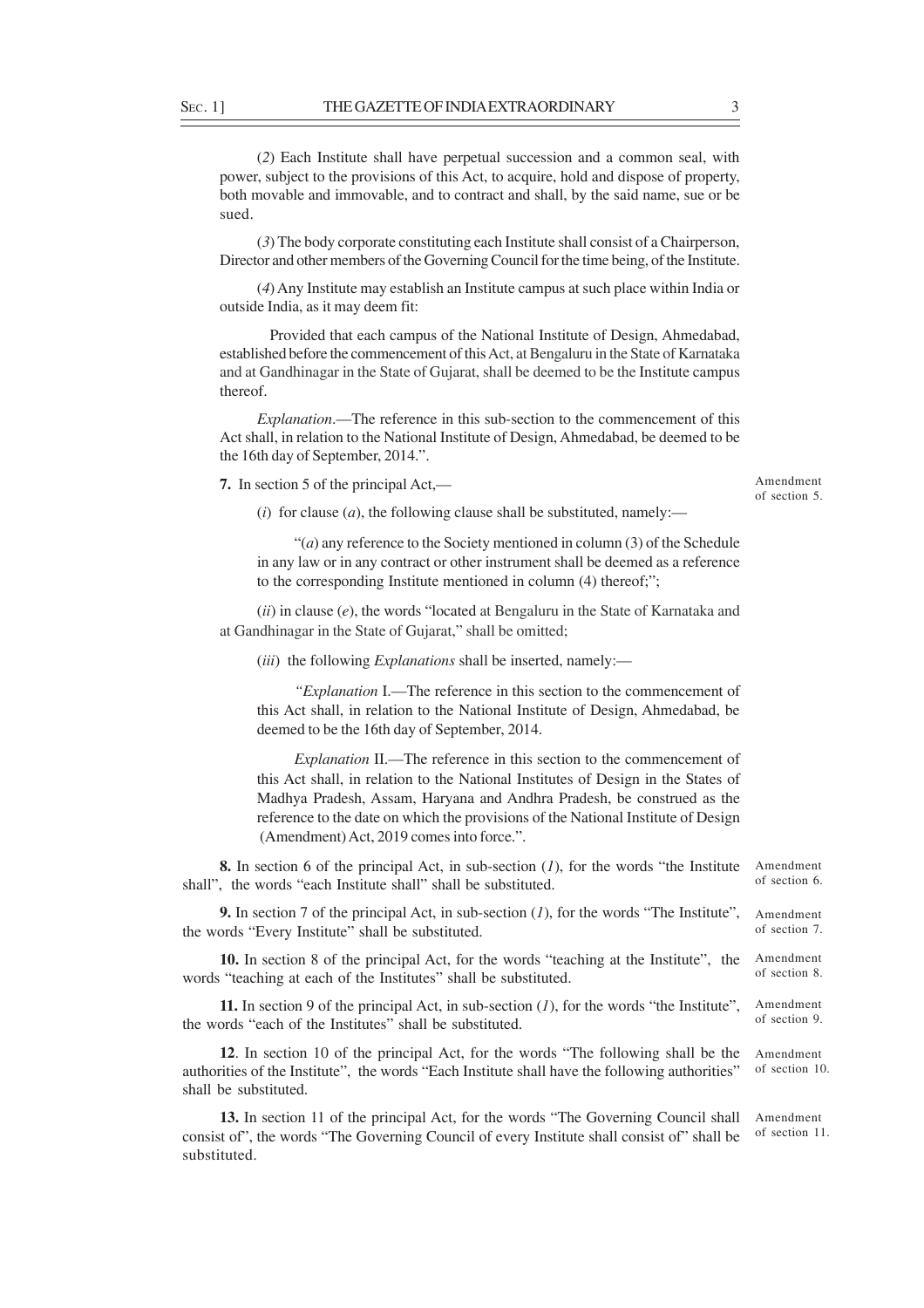$\overline{\phantom{0}}$ 

| Amendment                   | 14. In section 15 of the principal Act, for the words "The Senate of the Institute", the                                                               |
|-----------------------------|--------------------------------------------------------------------------------------------------------------------------------------------------------|
| of section 15.              | words "The Senate of each Institute" shall be substituted.                                                                                             |
| Amendment                   | 15. In section 16 of the principal Act, for the words "the Senate of the Institute", the                                                               |
| of section 16.              | words "the Senate of an Institute" shall be substituted.                                                                                               |
| Amendment                   | <b>16.</b> In section 18 of the principal Act, in sub-section $(I)$ , for the words "the Institute",                                                   |
| of section 18.              | the words "each of the Institutes" shall be substituted.                                                                                               |
| Amendment                   | 17. In section 20 of the principal Act, in sub-section $(l)$ , for the words "Registrar of                                                             |
| of section 20.              | the Institute", the words "Registrar of each Institute" shall be substituted.                                                                          |
| Amendment                   | <b>18.</b> In section 22 of the principal Act, for the words "enabling the Institute", the words                                                       |
| of section 22.              | "enabling an Institute" shall be substituted.                                                                                                          |
| Amendment                   | 19. In section 23 of the principal Act, in sub-section $(I)$ , for the words "The Institute",                                                          |
| of section 23.              | the words "Every Institute" shall be substituted.                                                                                                      |
| Amendment                   | 20. In section 24 of the principal Act, for the words "the Institute", the words "any                                                                  |
| of section 24.              | Institute" shall be substituted.                                                                                                                       |
| Amendment                   | 21. In section 25 of the principal Act, in sub-section $(I)$ , for the words "The Institute",                                                          |
| of section 25.              | the words "Every Institute" shall be substituted.                                                                                                      |
| Amendment                   | 22. In section 26 of the principal Act, in sub-section $(I)$ , for the words "The Institute",                                                          |
| of section 26.              | the words "Every Institute" shall be substituted.                                                                                                      |
| Amendment                   | 23. In section 27 of the principal Act,—                                                                                                               |
| of section 27.              | $(i)$ in the opening portion, for the words "the Institute", the words "an Institute"<br>shall be substituted;                                         |
|                             | $(ii)$ in clause $(a)$ , for the words "Senior Designer", at both the places where they<br>occur, the words "Principal Designer" shall be substituted. |
| Amendment                   | 24. In section 29 of the principal Act, in sub-section $(I)$ , for the words "the Institute",                                                          |
| of section 29.              | the words "each Institute" shall be substituted.                                                                                                       |
| Amendment                   | 25. In section 30 of the principal Act, for the words "Ordinances of the Institute", the                                                               |
| of section 30.              | words "Ordinances of each Institute" shall be substituted.                                                                                             |
| Amendment                   | <b>26.</b> In section 32 of the principal Act, in sub-section $(1)$ , for the words "between the                                                       |
| of section 32.              | Institute", the words "between an Institute" shall be substituted.                                                                                     |
| Amendment                   | 27. In section 33 of the principal Act, for the words "the Institute", the words "any                                                                  |
| of section 33.              | Institute" shall be substituted.                                                                                                                       |
| Amendment                   | 28. In section 34 of the principal Act, for the words "the Institute receives", the words                                                              |
| of section 34.              | "an Institute receives" shall be substituted.                                                                                                          |
| Amendment                   | 29. In section 35 of the principal Act, for the words "The Institute", the words "Every                                                                |
| of section 35.              | Institute" shall be substituted.                                                                                                                       |
| Amendment                   | <b>30.</b> In section 36 of the principal Act, for the words "to the Institute", the words                                                             |
| of section 36.              | "to any Institute" shall be substituted.                                                                                                               |
| Amendment                   | <b>31.</b> In section 37 of the principal Act, for the words "the Institute", the words "every                                                         |
| of section 37.              | Institute" shall be substituted.                                                                                                                       |
| Amendment<br>of section 39. | 32. In section 39 of the principal $Act$ ,—                                                                                                            |
|                             | (i) in algua (a) for the words "Coverning Council of the Institute" the words                                                                          |

(*i*) in clause (*a*), for the words "Governing Council of the Institute", the words "Governing Council of an Institute" shall be substituted;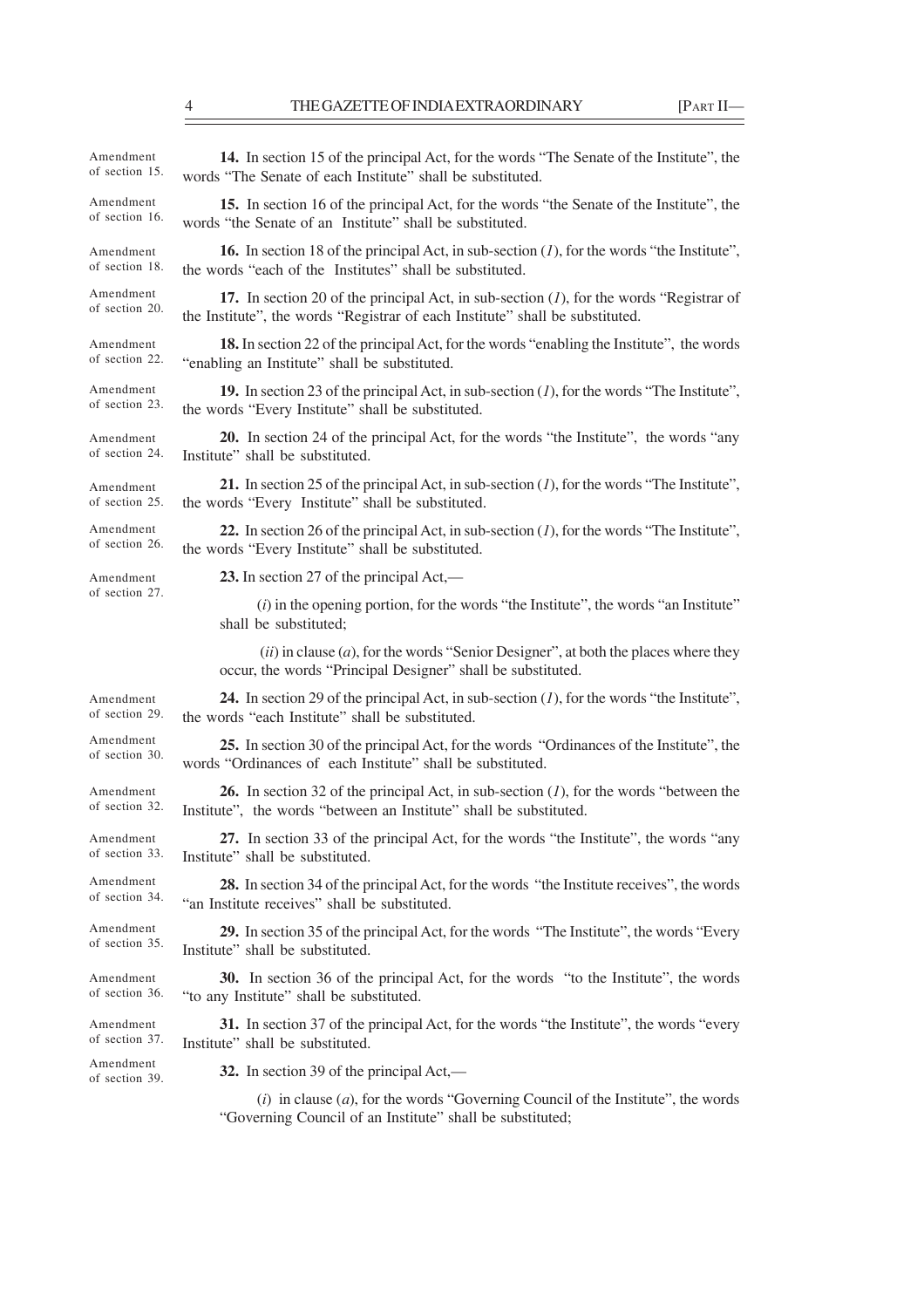(*ii*) in clause (*c* ), the words "located at Bengaluru or Gandhinagar, as the case may be" shall be omitted;

(*iii*) the following *Explanations* shall be inserted, namely:—

"*Explanation* I.—The reference in this section to the commencement of this Act shall, in relation to the National Institute of Design, Ahmedabad, be deemed to be the 16th day of September, 2014.

*Explanation* II.—The reference in this section to the commencement of this Act shall, in relation to the National Institutes of Design in the States of Madhya Pradesh, Assam, Haryana and Andhra Pradesh, be construed as the reference to the date on which the provisions of the National Institute of Design (Amendment) Act, 2019 comes into force.".

**33.** In section 40 of the principal Act, after sub-section (*3*), the following *Explanations* shall be inserted, namely:—

Amendment of section 40.

"*Explanation* I.—The reference in this section to the commencement of this Act shall, in relation to the National Institute of Design, Ahmedabad, be deemed to be the 16th day of September, 2014.

*Explanation* II.—The reference in this section to the commencement of this Act shall, in relation to the National Institutes of Design in the States of Madhya Pradesh, Assam, Haryana and Andhra Pradesh, be construed as the reference to the date on which the provisions of the National Institute of Design (Amendment) Act, 2019 comes into force.".

 **34.** After section 41 of the principal Act, the following Schedule shall be inserted, namely:—

Insertion of a new Schedule.

| Name of the Society                                                         | Name of the institutions<br>incorporated under<br>this Act |
|-----------------------------------------------------------------------------|------------------------------------------------------------|
| (3)                                                                         | (4)                                                        |
| The National Institute of Design,                                           | National Institute of                                      |
| Ahmedabad, a Society registered                                             | Design, Ahmedabad                                          |
| Act, 1860.                                                                  |                                                            |
| The National Institute of Design,                                           | National Institute of                                      |
| Bhopal, a Society registered under<br>the Societies Registration Act, 1860. | Design, Madhya Pradesh                                     |
| The National Institute of Design, Jorhat,                                   | National Institute of                                      |
| Assam, a Society registered under the<br>Societies Registration Act, 1860.  | Design, Assam                                              |
| The National Institute of Design,                                           | National Institute of                                      |
| Kurukshetra, a Society registered<br>under the Societies Registration       | Design, Haryana                                            |
|                                                                             | under the Societies Registration<br>Act, 1860.             |

#### "THE SCHEDULE

#### [*See* sections 2, 3(*g*), (*ka*), (*m*), 4 (*1*) and 5 (*a*)]